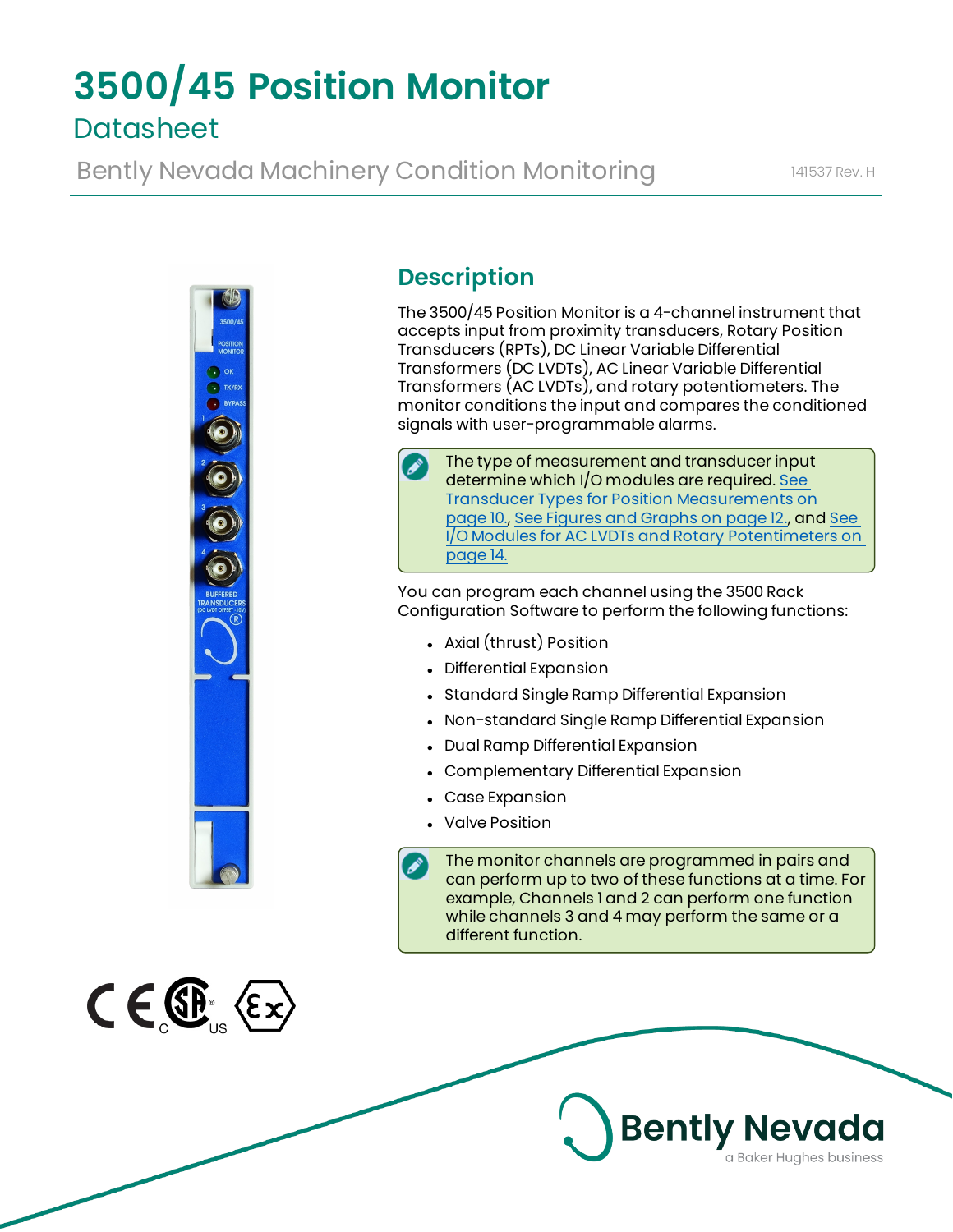The primary purpose of the 3500/45 Position Monitor is to provide the following:

- Machinery protection by continuously comparing monitored parameters against configured alarm setpoints to drive alarms
- Essential machine information for operations and maintenance personnel

Each channel, depending on configuration, typically conditions its input signal to generate various parameters called **measured variables**. You can establish **alert setpoints** for each active measured variable and **danger setpoints** for any two of the active measured variables.

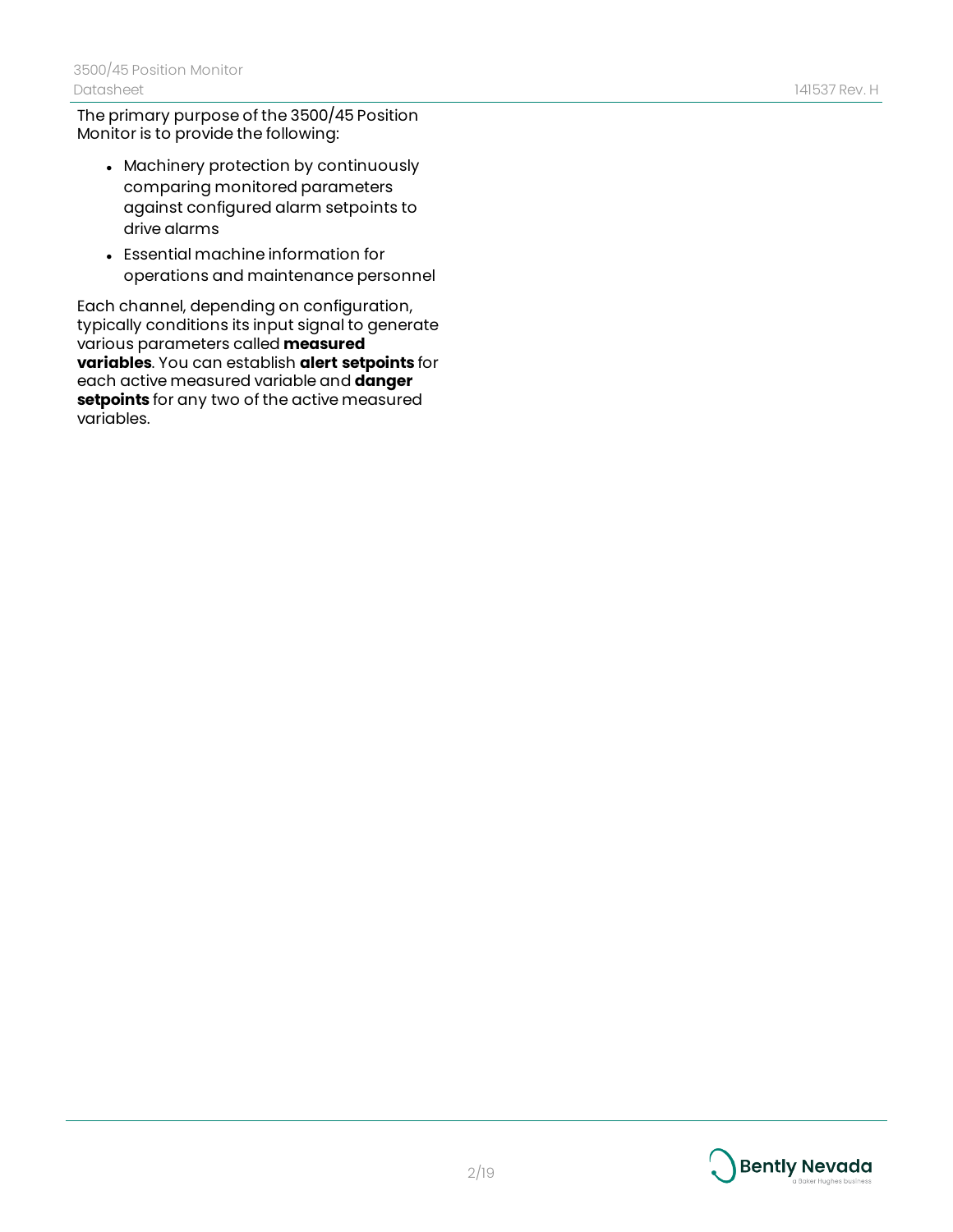# **Specifications**

# **Inputs**

| Signal               | Accepts from 1 to 4 signal inputs                                                                                                 |  |
|----------------------|-----------------------------------------------------------------------------------------------------------------------------------|--|
|                      | 7.7 watts, typical, using Position<br>I/O                                                                                         |  |
|                      | or                                                                                                                                |  |
| Power<br>consumption | 8.5 watts typical, using AC LVDT<br>1/O                                                                                           |  |
|                      | or                                                                                                                                |  |
|                      | 5.6 watts typical, using Rotary<br>Potentiometer I/O                                                                              |  |
| Input Impedance      | 1 MΩ (DC LVDT inputs)<br>10 kΩ (Proximitor or RPT inputs)<br>$137$ kQ (AC LVDT inputs)<br>200 kΩ (Rotary Potentiometer<br>inputs) |  |

# **Sensitivity**

| Thrust                                           | 3.94 mV/µm (100 mV/mil) or<br>7.87 mV/um (200 mV/mil)                                                                                                                                                             |
|--------------------------------------------------|-------------------------------------------------------------------------------------------------------------------------------------------------------------------------------------------------------------------|
| Differential<br>Expansion                        | $0.394 \text{ mV}$ /µm (10 mV/mil) or<br>$0.787 \text{ mV} / \mu \text{m}$ (20 mV/mil)                                                                                                                            |
| Ramp Differential<br>Expansion                   | $0.394$ V/mm (10 mV/mil),<br>0.787 V/mm (20 mV/min),<br>3.937 V/mm (100 mV/mil) or<br>7.874 V/mm (200 mV/mil)                                                                                                     |
| Complementary<br>Input Differential<br>Expansion | $0.394$ V/mm (10 mV/mil),<br>0.787 V/mm (20 mV/mil) or<br>3.937 $V/mm$ (100 mV/mil)                                                                                                                               |
| DC LVDT Case<br>Expansion                        | 0.05 V/mm (1.25 V/in),<br>$0.08$ V/mm (1.90 V/in),<br>$0.10 \text{ V/mm} (2.50 \text{ V/in})$<br>0.18 $V/mm$ (4.50 $V/in$ ),<br>0.20 V/mm (5.00 V/in) or<br>$0.22 \text{ V/mm}$ $(5.70 \text{ V/in})$             |
| <b>AC LVDT Case</b><br>Expansion                 | 28.74 mV/V/mm (0.73<br>$mV/V/min$ ),<br>15.35 mV/V/mm (0.39 mV/V/mil)<br>or<br>9.45 mV/V/mm (0.24 mV/V/mil)                                                                                                       |
| <b>AC LVDT Valve</b><br>Position                 | 28.74 mV/V/mm (0.73<br>mV/V/min)<br>15.35 mV/V/mm (0.39<br>$mV/V/ml$ ),<br>9.45 mV/V/mm (0.24 mV/V/mil),<br>10.24 mV/V/mm (0.26<br>$mV/V/ml$ ),<br>7.48 mV/V/mm (0.19 mV/V/mil),<br>5.51 mV/V/mm (0.14 mV/V/mil), |

|                                                              | 3.94 mV/V/mm (0.10 mV/V/mil)<br>or<br>3.15 mV/V/mm (0.08 mV/V/mil)  |
|--------------------------------------------------------------|---------------------------------------------------------------------|
| Rotary<br>Potentiometer<br><b>Valve Position</b>             | 41 mV/degree rotation                                               |
| Rotary Position<br>Transducer (RPT)<br><b>Valve Position</b> | 140 mV/deg rotation,<br>70 mV/deg rotation or<br>50 mV/deg rotation |

### **Outputs**

| <b>Front Panel LEDs</b> |                                                                                                         |
|-------------------------|---------------------------------------------------------------------------------------------------------|
| OK LED                  | Indicates when the 3500/45 Position<br>Monitor is operating properly.                                   |
| TX/RX LED               | Indicates when the 3500/45 Position<br>Monitor is communicating with other<br>modules in the 3500 rack. |
| <b>Bypass LED</b>       | Indicates when the 3500/45 Position<br>Monitor is in Bypass Mode.                                       |

# **Transducer Power Supply**

| Proximitor or<br><b>RPT</b> | -24 Vdc                                                                                       |
|-----------------------------|-----------------------------------------------------------------------------------------------|
| DC IVDT                     | $+15$ Vdc                                                                                     |
| <b>AC IVDT</b>              | 2.3Vrms 3400Hz sine wave                                                                      |
| Rotary<br>Potentiometer     | -12.38 Vdc                                                                                    |
|                             | +4 to +20 mA<br>Values are proportional to monitor<br>full-scale.                             |
| Recorder                    | The monitor provides individual<br>recorder values for each channel<br>except Ramp and CIDE.  |
|                             | Monitor operation is unaffected by<br>short circuits on recorder outputs.                     |
| Voltage<br>Compliance       | 0 to +12 Vdc range across load                                                                |
| (current<br>output)         | Load resistance is 0 to 600 O.                                                                |
| Resolution                  | $0.3662$ µA per bit<br>±0.25% error at room temperature<br>±0.7% error over temperature range |
|                             | Update rate 100 ms or less                                                                    |

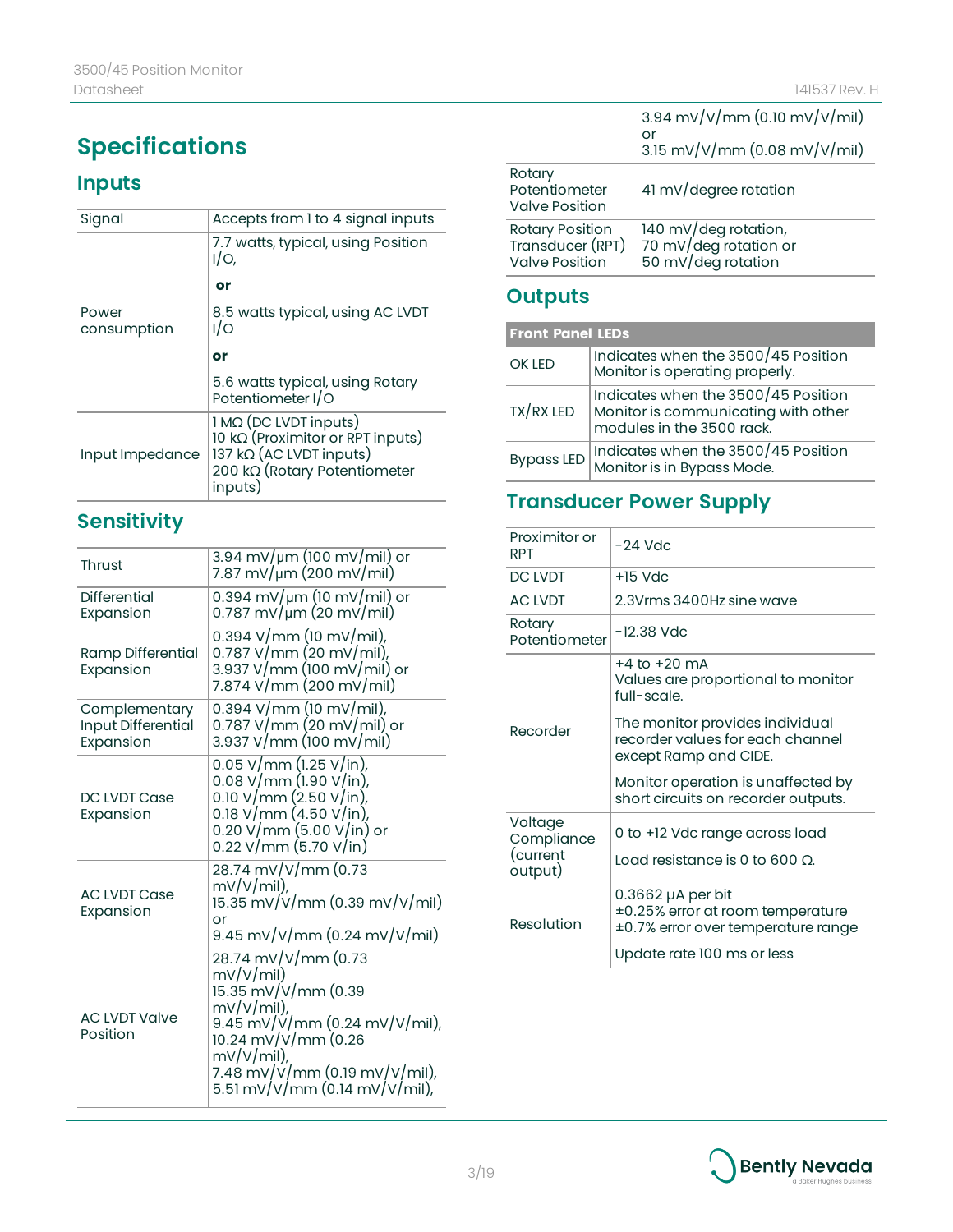### **Signal Conditioning**

Specified at +25 ºC (+77 ºF) unless otherwise noted.

### **Thrust and Differential Expansion**

| Accuracy                  | Within $\pm 0.33\%$ of full-scale<br>typical<br>$±1%$ maximum |  |
|---------------------------|---------------------------------------------------------------|--|
| <b>Frequency Response</b> |                                                               |  |
| Direct filter             | $-3$ dB at 1.2 Hz                                             |  |
| Gap filter                | $-3$ dB at 0.41 Hz                                            |  |

### **Ramp Differential Expansion**

| Accuracy                  | See Ramp Differential Expansion<br>Accuracy on page 11. |  |
|---------------------------|---------------------------------------------------------|--|
| <b>Frequency Response</b> |                                                         |  |
| Direct filter             | $-3$ dB at 1.2 Hz                                       |  |
| Gap filter                | $-3$ dB at 0.41 Hz                                      |  |

### **Complimentary Input Differential Expansion (CIDE)**

| Accuracy                  | Within $\pm 0.33\%$ of full-scale<br>typical<br>$±1%$ maximum |  |
|---------------------------|---------------------------------------------------------------|--|
| <b>Frequency Response</b> |                                                               |  |
| Direct filter             | $-3$ dB at 1.2 Hz                                             |  |
| Gap filter                | $-3$ dB at 0.41 Hz                                            |  |

### **Case Expansion**

| Accuracy                  | Within $\pm 0.33\%$ of full-scale<br>typical<br>$\pm$ 1% maximum |  |
|---------------------------|------------------------------------------------------------------|--|
| <b>Frequency Response</b> |                                                                  |  |
| Direct filter             | $-3$ dB at 1.2 Hz                                                |  |
| Gap filter                | $-3$ dB at 0.41 Hz                                               |  |

### **Valve Position**

| Accuracy                  | Within $\pm 0.33\%$ of full-scale<br>typical<br>$\pm$ 1% maximum |  |
|---------------------------|------------------------------------------------------------------|--|
| <b>Frequency Response</b> |                                                                  |  |
| Direct filter             | $-3$ dB at 1.2 Hz                                                |  |
| Gap filter                | $-3$ dB at 0.41 Hz                                               |  |

### **Physical**

| <b>Monitor Module (Main Board)</b>               |                                                                                               |  |
|--------------------------------------------------|-----------------------------------------------------------------------------------------------|--|
| <b>Dimensions</b><br>(Height x Width x<br>Depth) | 241.3 mm x 24.4 mm x 241.8<br>mm<br>$(9.50 \text{ in } x 0.96 \text{ in } x 9.52 \text{ in})$ |  |
| Weight                                           | $0.91$ kg $(2.0$ lb)                                                                          |  |
| I/O Modules                                      |                                                                                               |  |
| <b>Dimensions</b><br>(Height x Width x<br>Depth) | 241.3 mm x 24.4 mm x 99.1<br>mm<br>$(9.50 \text{ in } x 0.96 \text{ in } x 3.90 \text{ in})$  |  |
| Weight                                           | $0.20$ kg $(0.44$ lb)                                                                         |  |

### **Rack Space Requirements**

| <b>Monitor Module</b> | 1 full-height front slot |
|-----------------------|--------------------------|
| I/O Modules           | 1 full-height rear slot  |

# **Alarms**

|                                | Use the 3500 Rack Configuration<br>Software to set alert and danger<br>levels for the direct values<br>measured by the monitor.                                                                                            |
|--------------------------------|----------------------------------------------------------------------------------------------------------------------------------------------------------------------------------------------------------------------------|
| Alarm Setpoints                | Alarms are adjustable from 0 to<br>100% of full-scale for each<br>measured value. However, when<br>the full-scale range exceeds the<br>range of the transducer, the<br>range of the transducer will limit<br>the setpoint. |
| Accuracy of<br>alarm setpoints | Within 0.13% of the desired value                                                                                                                                                                                          |

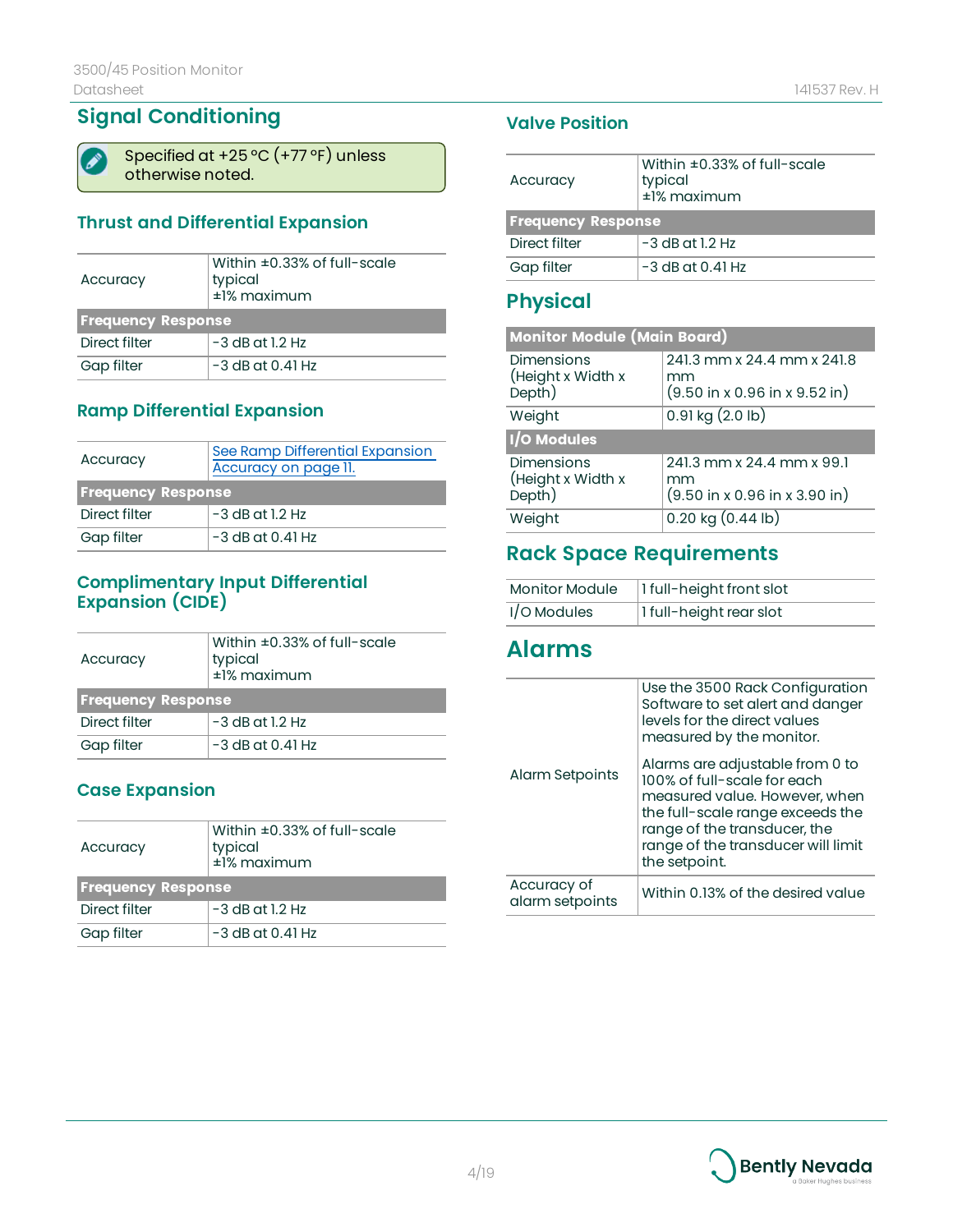#### **Alarm Time Delays**

| ◢ | You can program alarm delays using<br>the 3500 Rack Configuration Software<br>from one to 60 seconds in one second<br>intervals. |
|---|----------------------------------------------------------------------------------------------------------------------------------|
|   |                                                                                                                                  |
|   | Eram and to 60 seconds in and                                                                                                    |

| Alert  | From one to 60 seconds in one<br>$\vert$ second intervals                |  |
|--------|--------------------------------------------------------------------------|--|
| Danger | $\vert$ 0.1 seconds or from one to 60<br>seconds in 0.1 second intervals |  |

# **Measured Variables**

Position measurements are used for  $\bullet$ machine protection and condition monitoring. The 3500/45 Position Monitor returns values for the following measured variables depending on configuration.

| <b>Thrust Position</b>         | <b>Direct</b><br>Gap              |
|--------------------------------|-----------------------------------|
| Differential<br>expansion      | <b>Direct</b><br>Gap              |
| Ramp Differential<br>Expansion | Composite<br><b>Direct</b><br>Gap |
| <b>CIDE</b>                    | Composite<br><b>Direct</b><br>Gap |
| Case expansion                 | Composite<br>Direct and position  |
| Value position                 | Direct and position               |

### **Environmental Limits**

| Operating<br>Temperature | When used with Internal/External<br>Termination I/O Module:<br>-30°C to +65°C<br>(-22°F to +150°F) |
|--------------------------|----------------------------------------------------------------------------------------------------|
| Storage<br>Temperature   | $-40^{\circ}$ C to $+85^{\circ}$ C<br>$(-40^{\circ}$ F to $+185^{\circ}$ F)                        |
| Humidity                 | 95%<br>Non-condensing                                                                              |



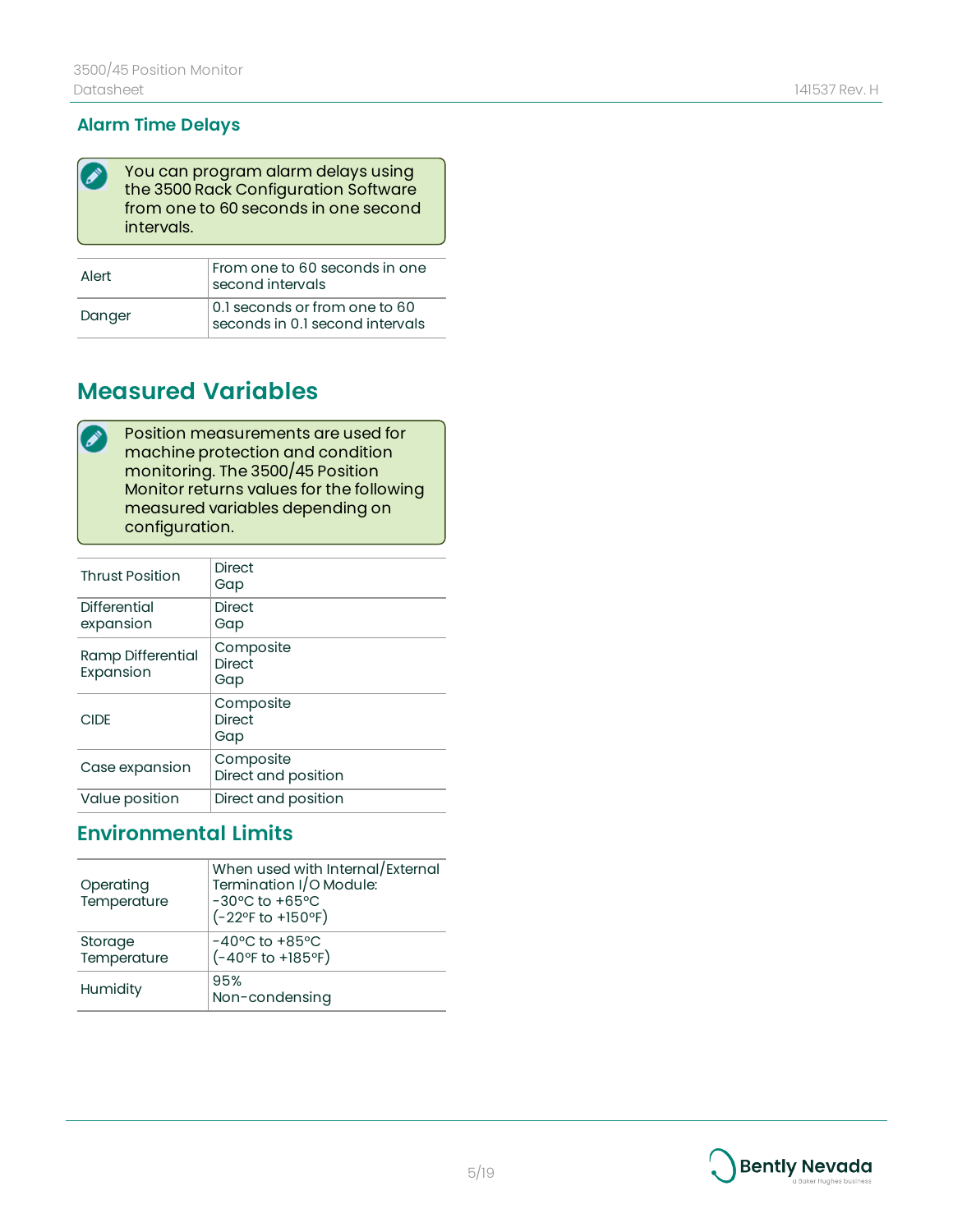### **Firmware and Software Requirements**

When adding the 3500/45 Position Monitor to an existing 3500 system, the following firmware and software versions or later are required:

- $\cdot$  3500/20 RIM Firmware rev. G
- 3500 Configuration Software 2.41
- 3500 Data Acquisition 2.20
- 3500 Operator Display 1.20
- 3500/93 Display Interface Module 135799-01
- Firmware rev. G
- For Valve Position using RPT, you must have 3500 Configuration Software 3.00 or greater.

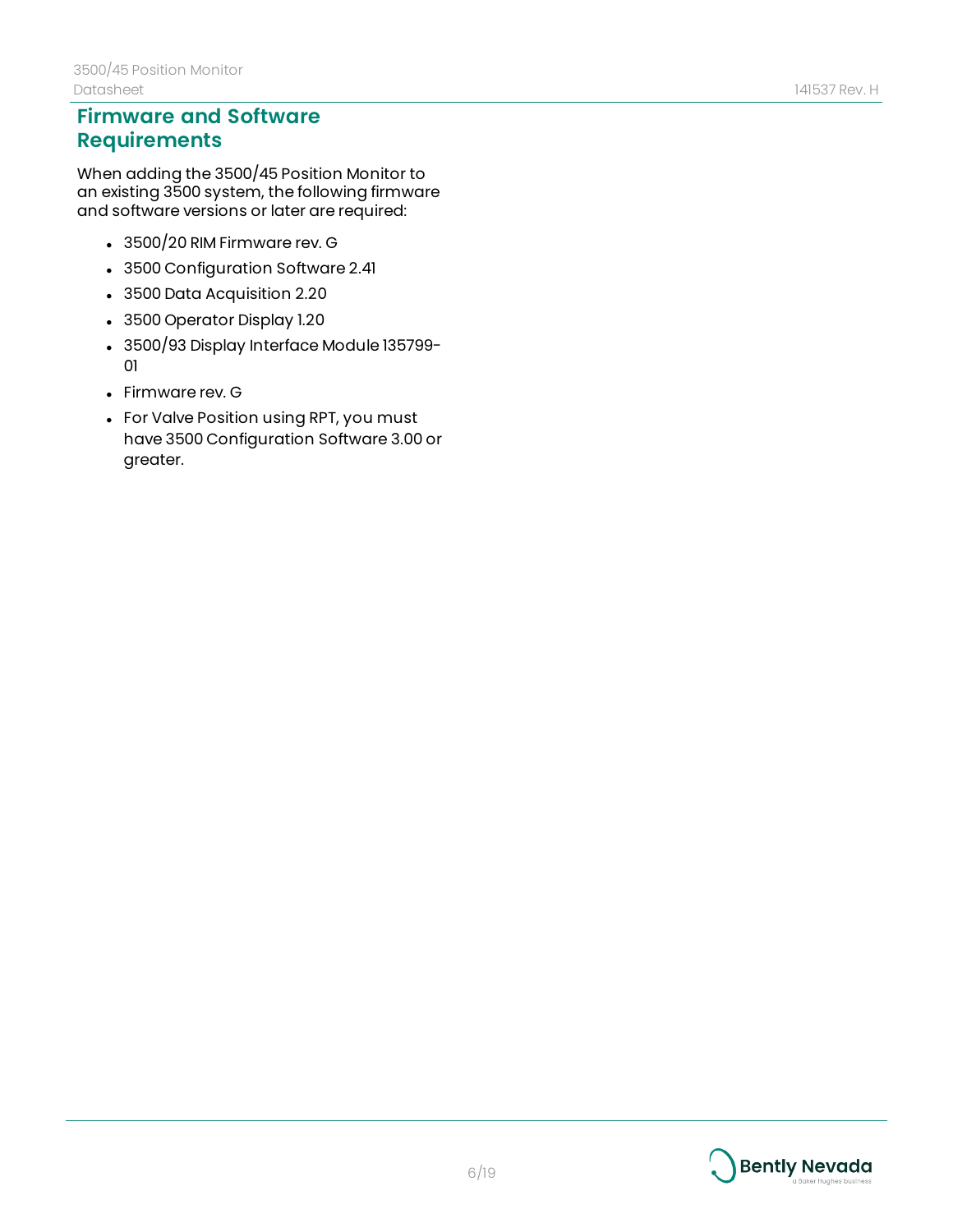### **Compliance and Certifications**

#### **FCC**

This device complies with part 15 of the FCC Rules. Operation is subject to the following two conditions:

- This device may not cause harmful interference.
- This device must accept any interference received, including interference that may cause undesired operation.

#### **EMC**

European Community Directive:

EMC Directive 2014/30/EU

Standards:

EN 61000-6-2 Immunity for Industrial Environments

EN 61000-6-4 Emissions for Industrial Environments

### **Electrical Safety**

European Community Directive:

LV Directive 2014/35/EU

Standards:

EN 61010-1

#### **RoHS**

European Community Directive:

RoHS Directive 2011/65/EU

### **Maritime**

ABS - Marine and Offshore Applications

DNV GL Rules for Classification – Ships, Offshore Units, and High Speed and Light Craft

# **Hazardous Area Approvals**



For the detailed listing of country and product specific approvals, refer to the *Approvals Quick Reference Guide* (108M1756) available from [Bently.com.](http://www.bently.com/)

# **CSA/NRTL/C**

Class I, Zone 2: AEx/Ex nA nC ic IIC T4 Gc; Class I, Zone 2: AEx/Ex ec nC ic IIC T4 Gc; Class I, Division 2, Groups A, B, C, and D;

T4 @ Ta= -20˚C to +65˚C (-4˚F to +149˚F) When installed per drawing 149243 or 149244.

# **ATEX/IECEx**

 $\langle \epsilon x \rangle_{\text{II} 3 \text{G}}$ 

Ex nA nC ic IIC T4 Gc Ex ec nC ic IIC T4/T5 Gc

T4 @ Ta= $-20^{\circ}$ C to  $+65^{\circ}$ C  $(-4^{\circ}$ F to  $+149^{\circ}$ F) When installed per drawing 149243 or 149244.

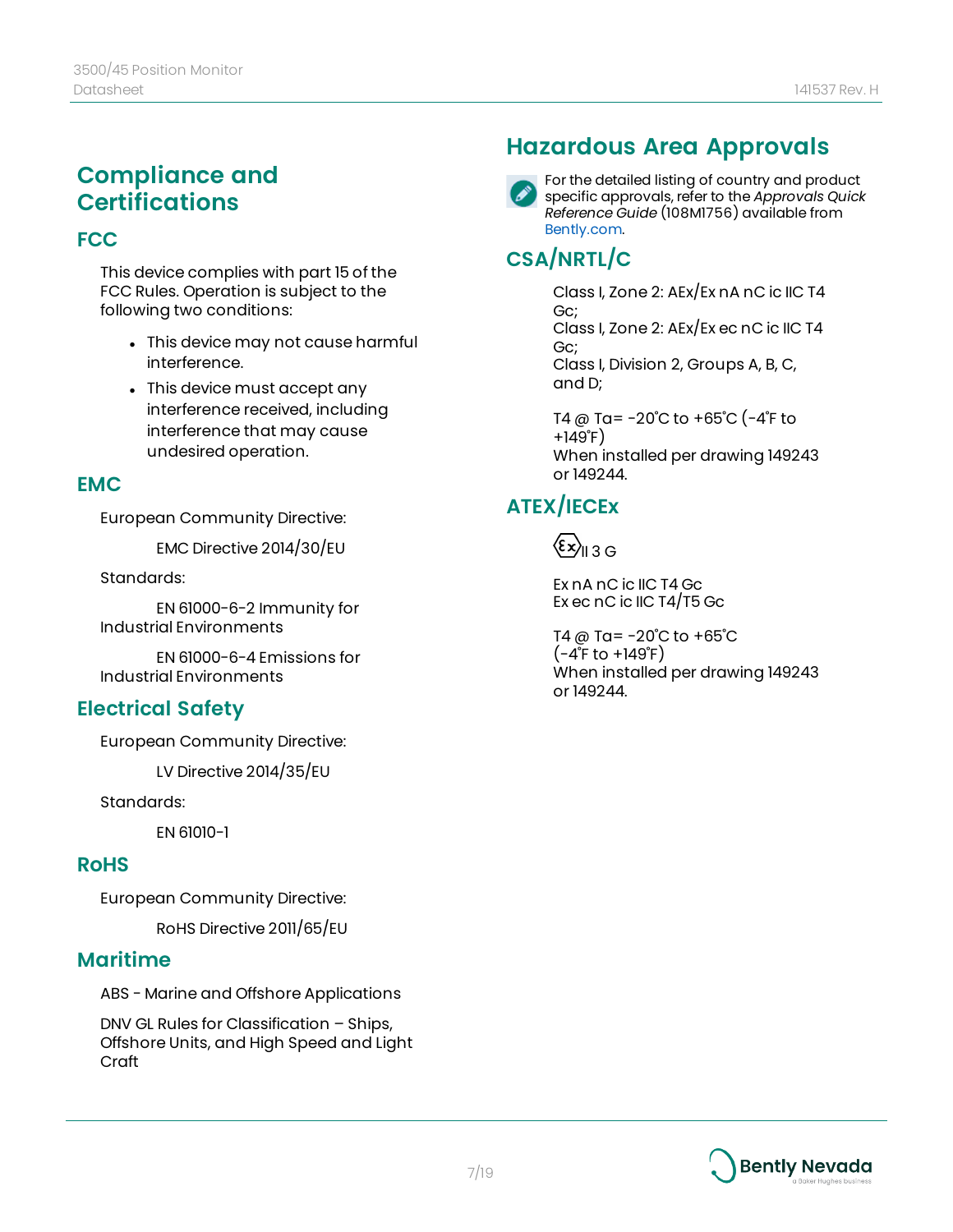# **Ordering Information**



For the detailed listing of country and product specific approvals, refer to the *Approvals Quick Reference Guide* (108M1756) available from [Bently.com.](http://www.bently.com/)

### **Position Monitor 3500/45 - AA-BB**

#### **A: I/O Module Type**

| 01 | Position I/O Module with Internal Terminations<br>(Proximitor, RPT, DC LVDT)           |  |  |
|----|----------------------------------------------------------------------------------------|--|--|
| 02 | Position I/O Module with External Terminations<br>(Proximitor, RPT, DC LVDT)           |  |  |
| 03 | Discrete TMR Position I/O Module with External<br>Terminations (Proximitor or DC LVDT) |  |  |
| 04 | Bussed TMR Position I/O Module with External<br>Terminations (Proximitor)              |  |  |
| 05 | AC LVDT Position I/O Module with Internal<br>Terminations                              |  |  |
| 06 | AC LVDT Position I/O Module with External<br>Terminations                              |  |  |
| 07 | Rotary Potentiometer Position I/O Module with<br><b>Internal Terminations</b>          |  |  |
| 08 | Rotary Potentiometer Position I/O Module with<br><b>External Terminations</b>          |  |  |
|    | <b>B: Agency Approval</b>                                                              |  |  |
| 00 | None                                                                                   |  |  |
| 01 | CSA / NRTL / C (Class 1, Division 2)                                                   |  |  |
| 02 | ATEX / IECEx / CSA (Class 1, Zone 2)                                                   |  |  |

You must order external termination blocks and cables separately for each I/O module with external termination.



# **External Termination Blocks**

| 132242-01 | Prox/Seismic TMR I/O Bussed External<br>Termination Block (Euro-style<br>connectors) for Proximitor inputs   |
|-----------|--------------------------------------------------------------------------------------------------------------|
| 132234-01 | TMR I/O Busses External Termination<br><b>Block</b><br><b>Terminal Strip connectors</b>                      |
| 125808-06 | Position External Termination Block<br>(Euro-style connectors) for<br>Proximitor, RPT and DC LVDT inputs     |
| 125808-07 | Position External Termination Block<br>(Euro-style connectors) for Rotary<br>Potentiometer inputs            |
| 128015-06 | Position External Termination Block<br>(Terminal Strip connectors) for<br>Proximitor, RPT and DC LVDT inputs |
| 128015-07 | Position External Termination Block<br>(Terminal Strip connectors) for Rotary<br>Potentiometer inputs        |
| 141208-01 | <b>AC LVDT External Termination Block</b><br>(Euro-style connectors) for AC LVDT<br>inputs                   |
| 141216-01 | <b>AC LVDT External Termination Block</b><br>(Terminal Strip connectors) for AC<br>LVDT inputs               |
| 128702-01 | Recorder External Termination Block<br>(Euro-style connectors)                                               |
| 128710-01 | Recorder External Termination Block<br>(Terminal Strip connectors)                                           |

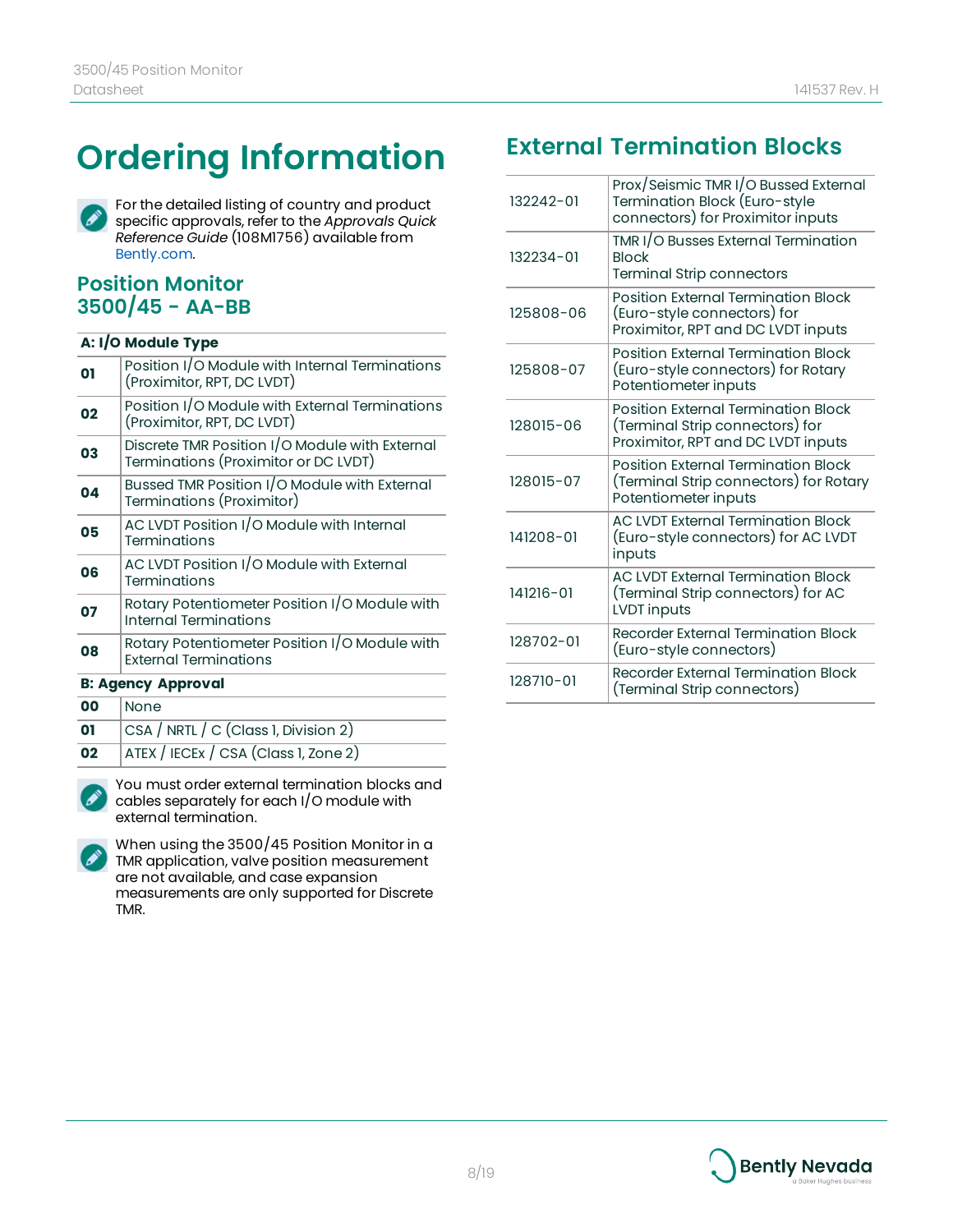#### **Cables**

#### **3500 Transducer (XDCR) to External Termination (ET) Block Cable 129525 - AAAA-BB**

#### **A: I/O Cable Length**

| 0005                            | 5 feet (1.5 metres)    |  |
|---------------------------------|------------------------|--|
| 0007                            | 7 feet (2.1 metres)    |  |
| 0010                            | 10 feet $(3.0$ metres) |  |
| 0025                            | 25 feet (7.6 metres)   |  |
| 0050                            | 50 feet (15.2 metres)  |  |
| 0100                            | 100 feet (30.5 metres) |  |
| <b>B: Assembly Instructions</b> |                        |  |
| 01                              | Not assembled          |  |
| 02                              | Assembled              |  |

#### **3500 Recorder Output to External Termination (ET) Block Cable 129529 - AAAA-BB**

| A: I/O Cable Length             |                        |  |
|---------------------------------|------------------------|--|
| 0005                            | 5 feet (1.5 metres)    |  |
| 0007                            | 7 feet (2.1 metres)    |  |
| 0010                            | 10 feet $(3.0$ metres) |  |
| 0025                            | 25 feet (7.6 metres)   |  |
| 0050                            | 50 feet (15.2 metres)  |  |
| 0100                            | 100 feet (30.5 metres) |  |
| <b>B: Assembly Instructions</b> |                        |  |
| 01                              | Not assembled          |  |
| በ2                              | Assembled              |  |

### **Spares**

| 176449-04     | 3500/45 Position Monitor                                                                           |  |  |
|---------------|----------------------------------------------------------------------------------------------------|--|--|
| 135137-01     | Position I/O Module with<br>Internal Terminations for<br>use with Proximitors, RPTs<br>or DC IVDTs |  |  |
| $135145 - 01$ | Position I/O Module with<br>External Terminations for<br>use with Proximitors, RPTs<br>or DC IVDTs |  |  |
| 139554-01     | AC LVDT Position I/O<br>Module with Internal                                                       |  |  |

|                                                                                                                                        | Terminations for use with<br><b>AC LVDTs</b>                                                                              |  |
|----------------------------------------------------------------------------------------------------------------------------------------|---------------------------------------------------------------------------------------------------------------------------|--|
| 139567-01                                                                                                                              | AC LVDT Position I/O<br>Module with External<br>Terminations for use with<br><b>AC LVDTs</b>                              |  |
| 139978-01                                                                                                                              | Rotary Potentiometer<br>Position I/O Module with<br><b>Internal Terminations for</b><br>use with Rotary<br>Potentiometers |  |
| Rotary Potentiometer<br>Position I/O Module with<br><b>External Terminations for</b><br>139991-01<br>use with Rotary<br>Potentiometers |                                                                                                                           |  |
| 125808-06                                                                                                                              | Position-Prox/DC LVDT-<br>Euro                                                                                            |  |
| 125808-07                                                                                                                              | Position-Rotary Pot - Euro                                                                                                |  |
| 141208-01                                                                                                                              | Position-Prox/AC LVDT-<br>Euro                                                                                            |  |
| 132242-01                                                                                                                              | Prox/Seis TMR ET Block -<br>Euro                                                                                          |  |
| 128702-01                                                                                                                              | Recorder ET Block - Euro                                                                                                  |  |
| 128015-06                                                                                                                              | <b>Position External</b><br><b>Termination Block</b><br>(Terminal Strip                                                   |  |
|                                                                                                                                        | connectors) for<br>Proximitor, RPT and DC<br><b>LVDT</b> inputs                                                           |  |
| 128015-07                                                                                                                              | Position External<br><b>Termination Block</b><br>(Terminal Strip<br>connectors) for Rotary<br>Potentiometer inputs        |  |
| 141216-01                                                                                                                              | <b>AC LVDT External</b><br><b>Termination Block</b><br>Terminal Strip)<br>connectors) for AC LVDT<br>inputs               |  |
| 132234-01                                                                                                                              | TMR I/O Busses External<br><b>Termination Block</b><br><b>Terminal Strip connectors</b>                                   |  |

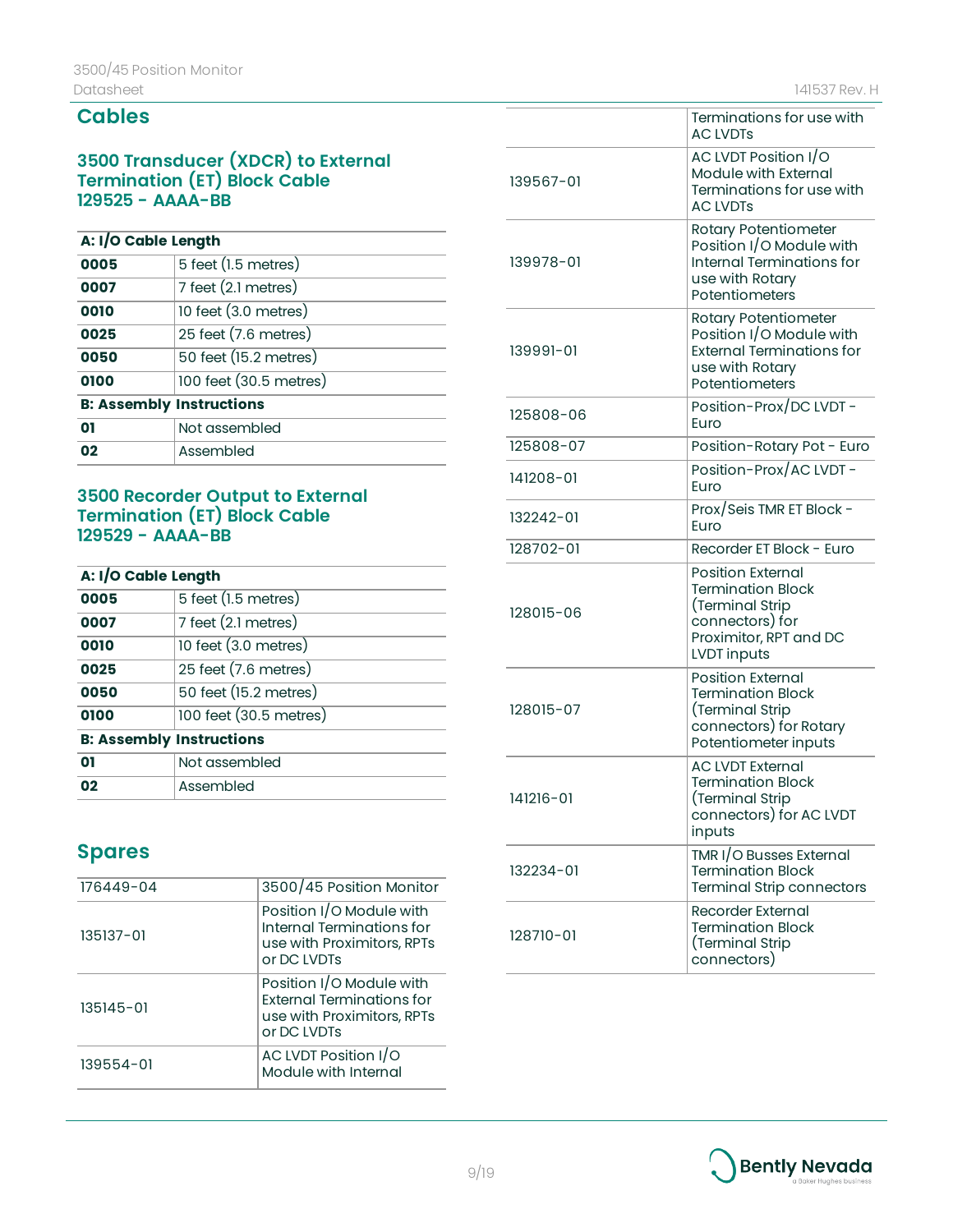### <span id="page-9-0"></span>**Transducer Types for Position Measurements**

The following table lists transducer types for each position measurement:

| <b>Measurement</b>                            | <b>Transducer Type</b>                                                                                                                                                             |                                                                                       |                                             |
|-----------------------------------------------|------------------------------------------------------------------------------------------------------------------------------------------------------------------------------------|---------------------------------------------------------------------------------------|---------------------------------------------|
| <b>Thrust</b>                                 | Proximitors<br>3300XL 8 mm<br>3300 8 mm<br>3300 5 mm<br>3300 16 mm HTPS<br>7200 5 mm<br>7200 8 mm                                                                                  | 7200 11 mm<br>3300XL 11mm<br>7200 14 mm<br>$3000 (-18V)$<br>$3000 (-24V)$<br>3300 RAM |                                             |
|                                               | Proximitors                                                                                                                                                                        |                                                                                       |                                             |
| <b>Differential Expansion</b>                 | 25 mm Extended Range<br>35 mm Extended Range<br>50 mm Extended Range                                                                                                               |                                                                                       |                                             |
|                                               | Proximitors For Ramp and Flat<br>Channels                                                                                                                                          | Proximitors For Flat Channel                                                          |                                             |
| Ramp Differential Expansion                   | 3300XL 11mm<br>7200 11 mm<br>7200 14 mm<br>3300 16 mm HTPS<br>25 mm Extended Range<br>35 mm Extended Range<br>50 mm Extended Range<br>50 mm DE Transducer                          | 3300XL 8 mm<br>3300 8 mm<br>7200 5 mm<br>7200 8 mm                                    |                                             |
|                                               | Proximitors                                                                                                                                                                        |                                                                                       |                                             |
| Complementary Input Differential<br>Expansion | 3300 XL 11mm<br>7200 11 mm<br>7200 14 mm<br>3300 16 mm HTPS<br>25 mm Extended Range                                                                                                | 35 mm Extended Range<br>50 mm Extended Range<br>50 mm DE Transducer                   |                                             |
| <b>DC LVDTs</b>                               |                                                                                                                                                                                    | <b>AC LVDTs</b>                                                                       |                                             |
| Case Expansion (Channels 3 and<br>4 only)     | $25 \, \text{mm}$ (1 in)<br>50 mm $(2 in)$<br>101 mm $(4 \text{ in})$                                                                                                              | 25 mm (1 in)<br>50 mm $(2 in)$<br>101 mm $(4 in)$                                     |                                             |
|                                               | <b>AC LVDTs</b>                                                                                                                                                                    | <b>Rotary Potentiometer</b>                                                           | <b>Rotary Position</b><br><b>Transducer</b> |
| <b>Valve Position</b>                         | $25 \text{ mm}$ $(l \text{ in})$<br>50 mm $(2 in)$<br>101 mm $(4 in)$<br>$152 \text{ mm}$ $(6 \text{ in})$<br>03 mm $(8 in)$<br>254 mm (10 in)<br>304 mm (12 in)<br>508 mm (20 in) | 50° FS rotation to 300° FS<br>rotation                                                | 100° FS<br>200° FS<br>300° FS               |

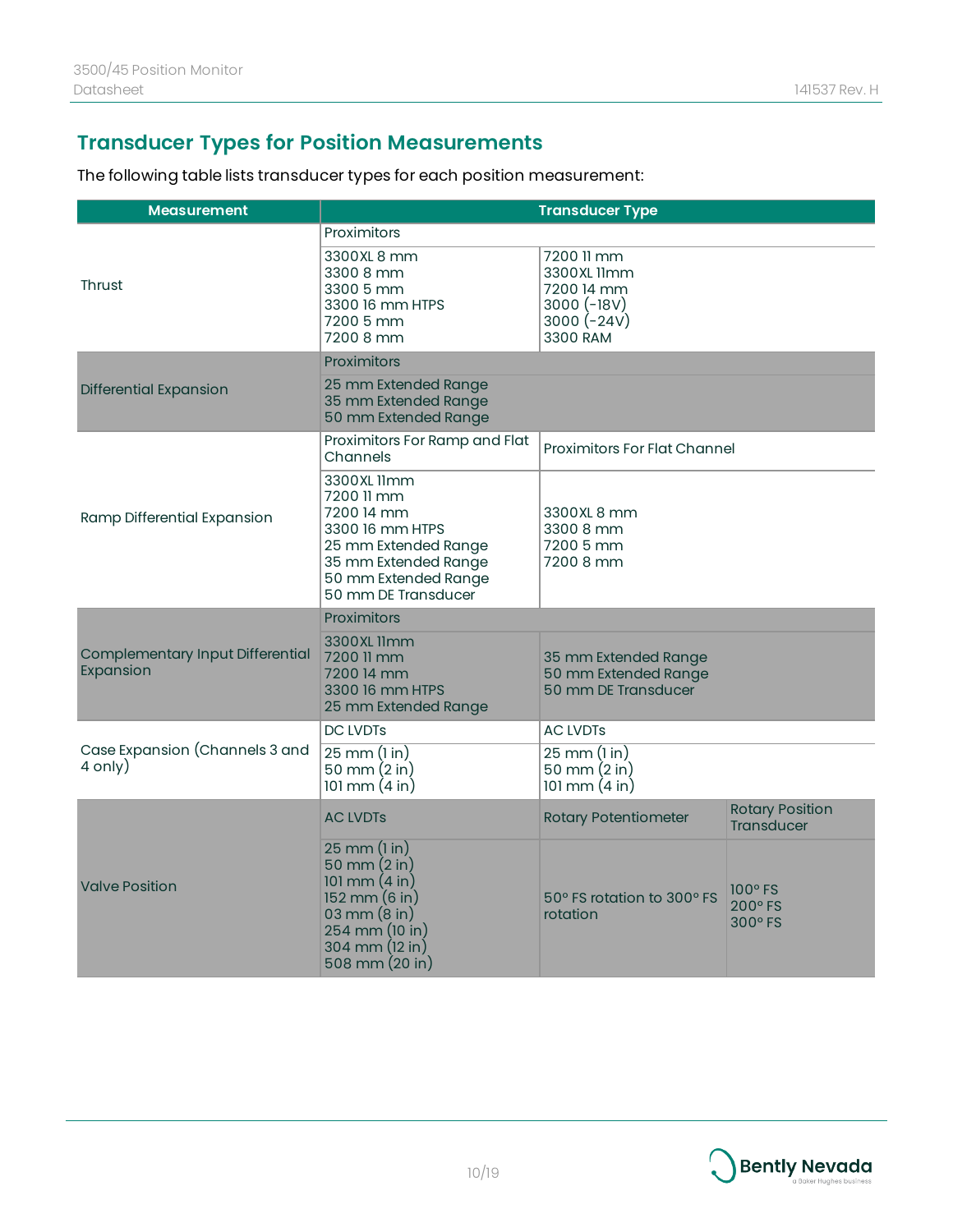# <span id="page-10-0"></span>**Ramp Differential Expansion Accuracy**

|                                                             | <b>Channel Pair Type and Configuration Parameters</b>                                                                  |                                                                     |                                                                      |
|-------------------------------------------------------------|------------------------------------------------------------------------------------------------------------------------|---------------------------------------------------------------------|----------------------------------------------------------------------|
| <b>Maximum Tolerance in</b><br><b>Percent of Full-Scale</b> | <b>Standard Single Ramp</b><br><b>Differential Expansion</b>                                                           | <b>Nonstandard Signal Ramp</b><br><b>Differential Expansion</b>     | <b>Dual Ramp</b><br><b>Differential</b><br><b>Expansion</b>          |
| ±1.0                                                        | Ramp angles 4 - 45 degrees<br>Greater than 3 Vdc full-scale<br>span<br>Same model transducers on<br>each channel       | Ramp angles 4 - 70 degrees<br>Greater than 3 Vdc full-scale<br>span | Ramp angles 4-70<br>degrees<br>Greater than 3 Vdc<br>full-scale span |
| ±1.25                                                       | Ramp angles 4 - 70 degrees<br>Greater than 3 Vdc full-scale<br>span<br>Same model transducer on<br>both channels       | N/A                                                                 | N/A                                                                  |
| ±1.5                                                        | Ramp angles 4 - 70 degrees<br>Greater than 3 Vdc full-scale<br>span<br>Different model transducer on<br>each channel   | N/A                                                                 | N/A                                                                  |
| ±2.0                                                        | Ramp angles 4 - 70 degrees<br>Less than 3 Vdc full-scale span<br>Same or Different model<br>transducer on each channel | Ramp angles 4 - 70 degree<br>Less than 3 Vdc full-scale span        | Ramp angles 4 - 70<br>degrees<br>Less than 3 Vdc full-<br>scale span |

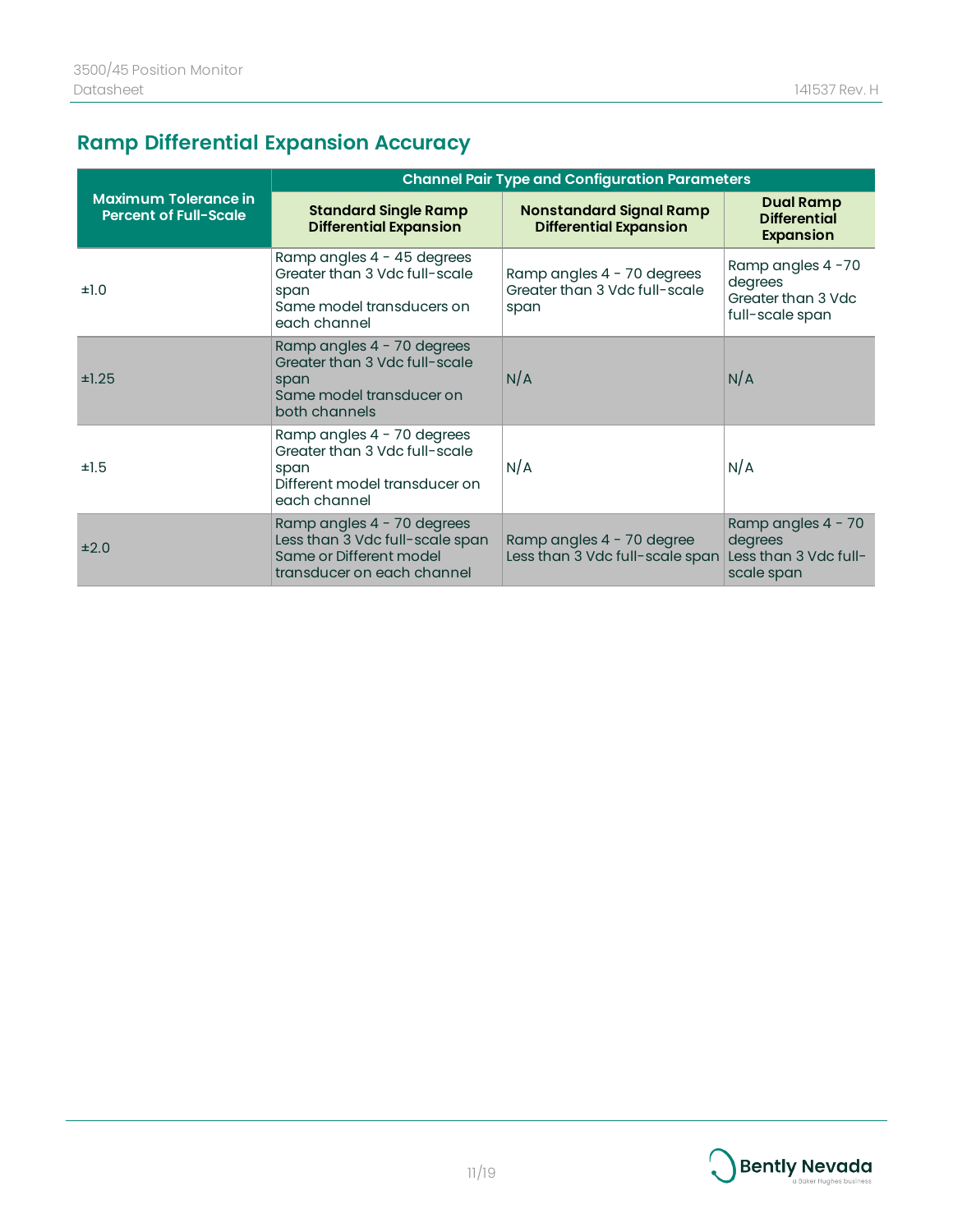## <span id="page-11-0"></span>**Figures and Graphs**

 $(2)$ 

 $\left(3\right)$ 



- 1. Front View of 3500/45 Position Monitor
- 2. Status LEDs
- 3. Buffered Transducer Outputs
- 4. Rear Views of I/O Modules with Proximitors, Rotary Position Tranducers or DC LVDTs.
- 5. Position I/O Module, Internal Termination, for Use with Proximitors, Rotary Position Transducers, or DC LVDTs
- 6. Position I/O Module, External Termination, for Use with Proximitors, Rotary Position Transducers, or DC LVDTs
- 7. Position I/O Module, TMR Discrete, External Termination, for Use with Proximitors or DC LVDTs
- 8. Prox/Seismic I/O Module, TMR Bussed, External Termination for Use with Proximitors

#### **Figure 1: Front and Rear Views of 3500/45 Position Monitor and I/O modules for use with Proximitor, Rotary Position Transducer and DC LVDT I/Os**

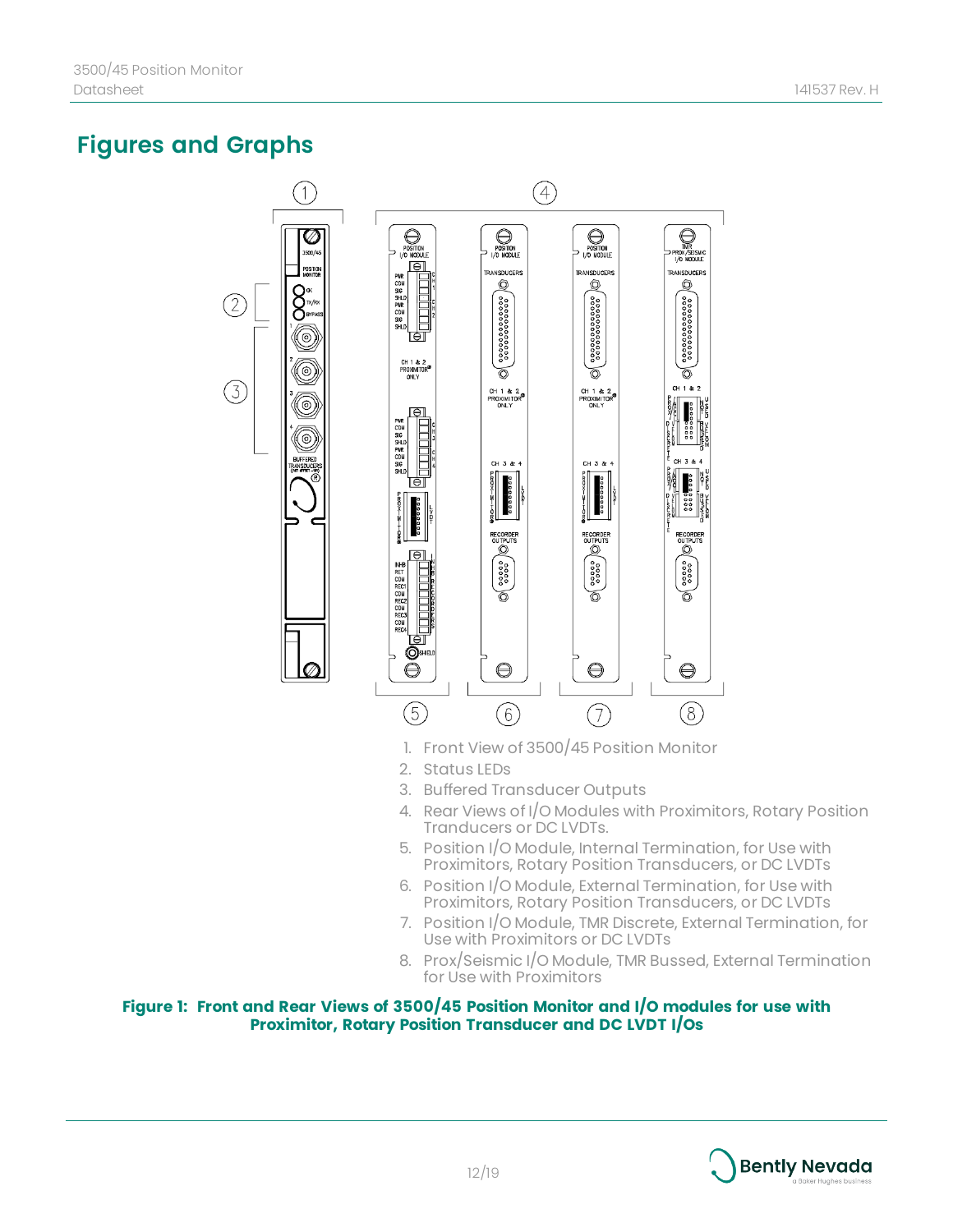



The I/O modules with internal or external terminations have the same jumpers.

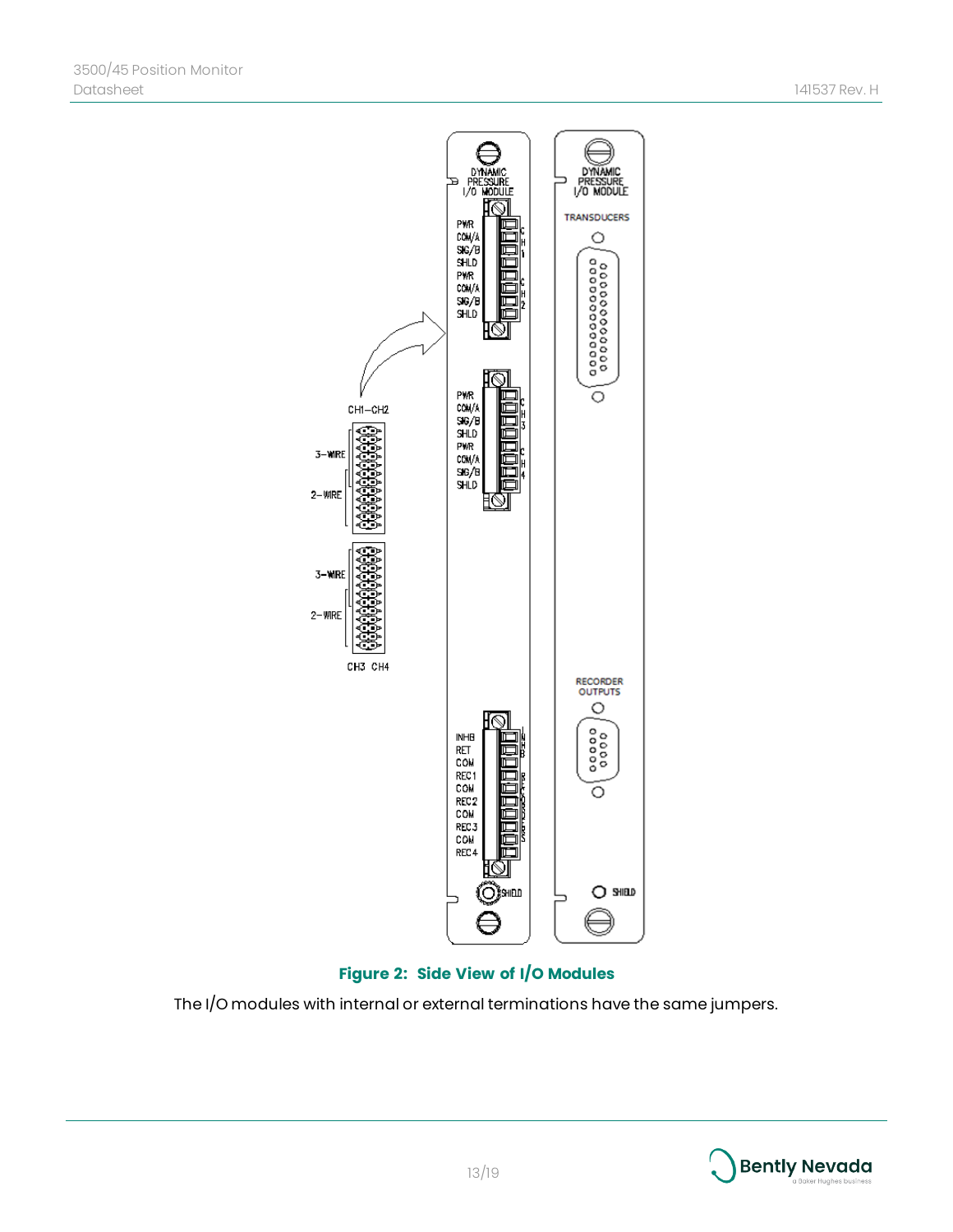

- 1. Rear Views of I/O Modules Used with AC LVDTs
- 2. Position I/O Module, Internal Termination, for Use with AC LVDTs
- 3. Position I/O Module, External Termination, for Use with AC LVDTs
- 4. Rear Views of I/O Modules Used with Rotary Potentiometers
- 5. Position I/O Module, Internal Termination, for Use with Rotary Potentiometers
- 6. Position I/O Module, External Termination, for Use with Rotary Potentiometers

#### <span id="page-13-0"></span>**Figure 3: I/O Modules for AC LVDTs and Rotary Potentimeters**

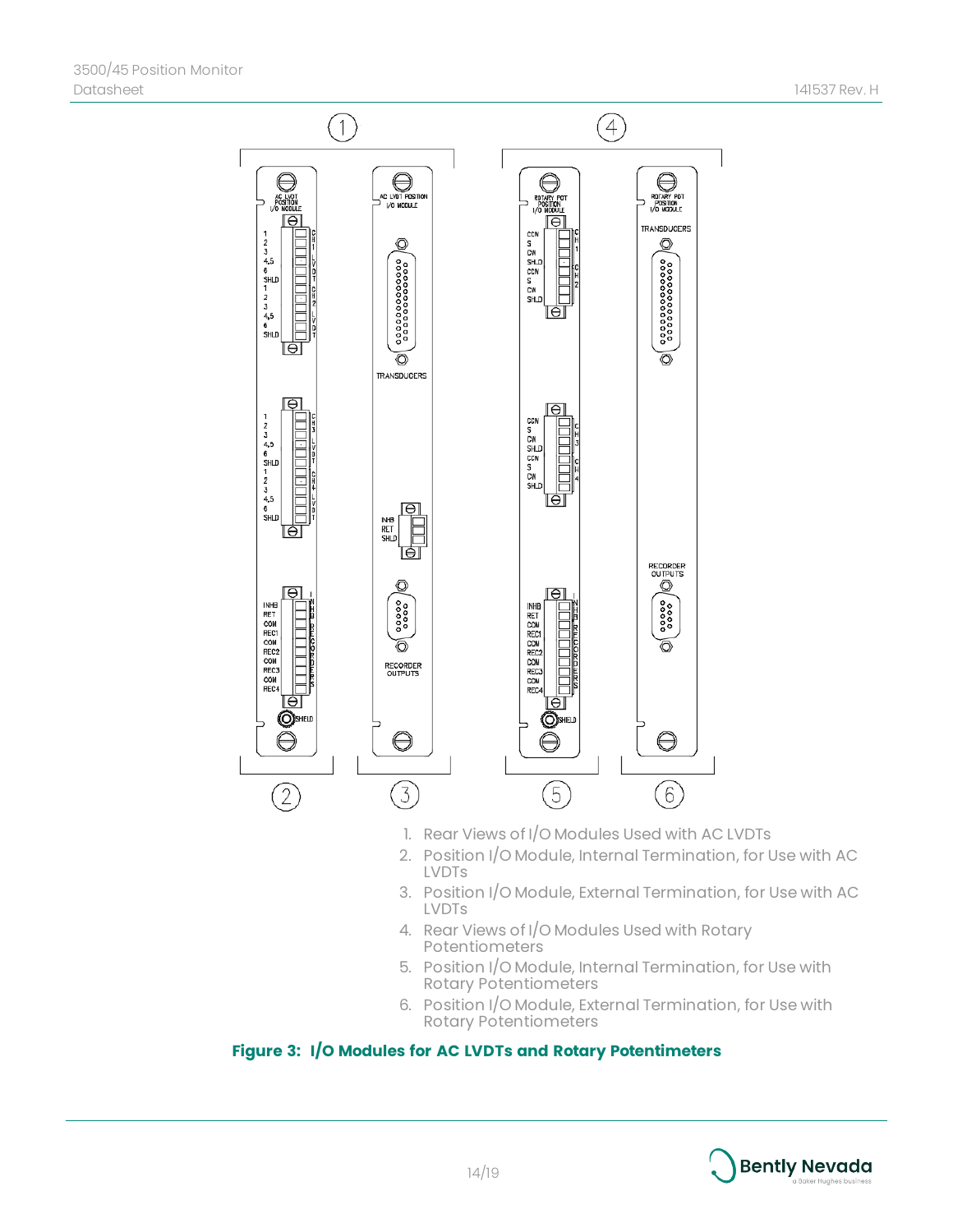### **Thrust and Valve Positions**

#### **Thrust Position**

The following picture depicts the axial position of the rotor with respect to the thrust bearing or some fixed reference:



#### **Valve Position**

The following picture depicts the relative measurement of the position of a process inlet valve stem based on its full stroke, or the relative measurement of the rotational position of a cam shaft based on its full rotation:



### **Differential Expansion**

The following picture depicts shaft growth relative to the machine case:

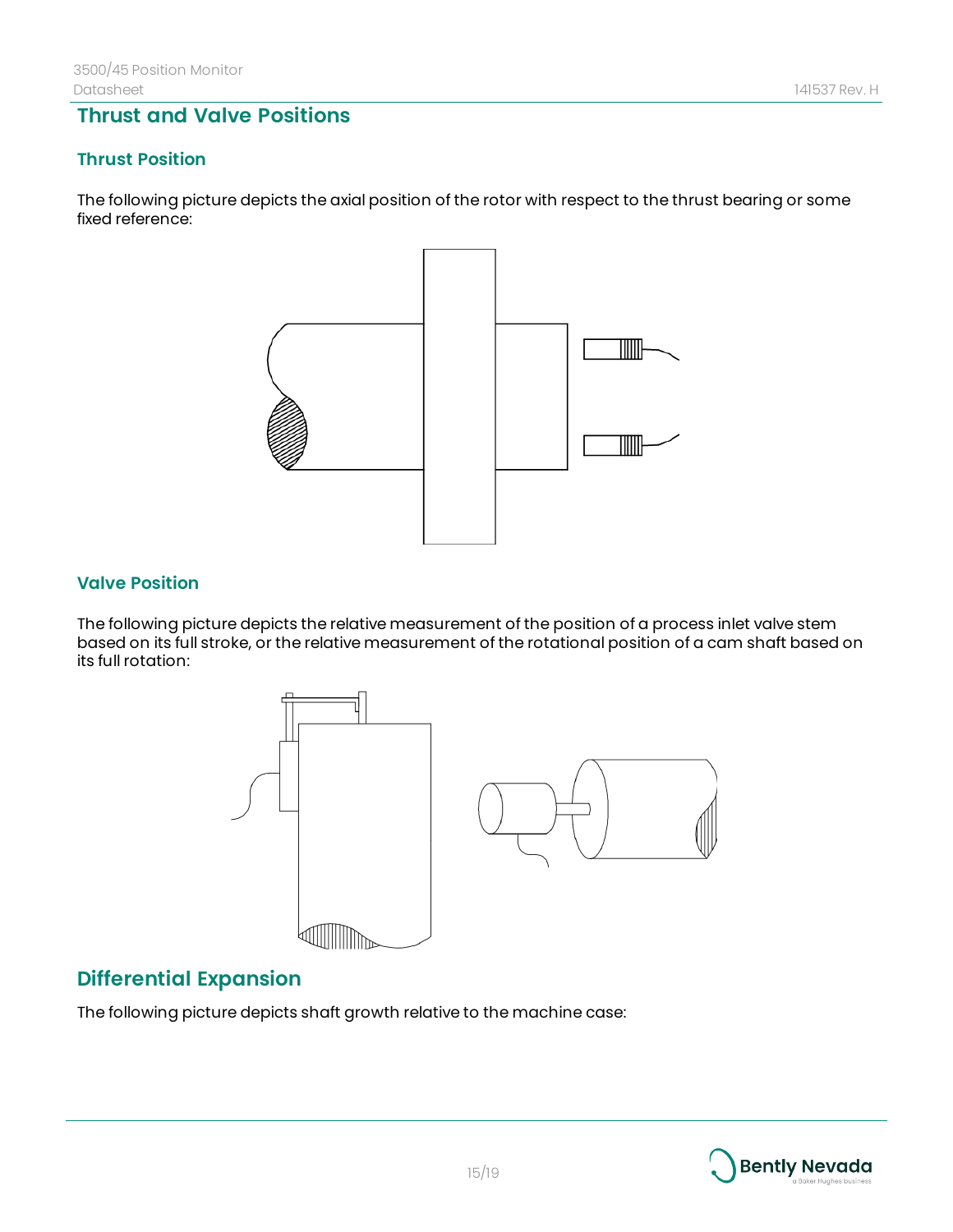

The following picture depicts standard single ramp differential expansion:



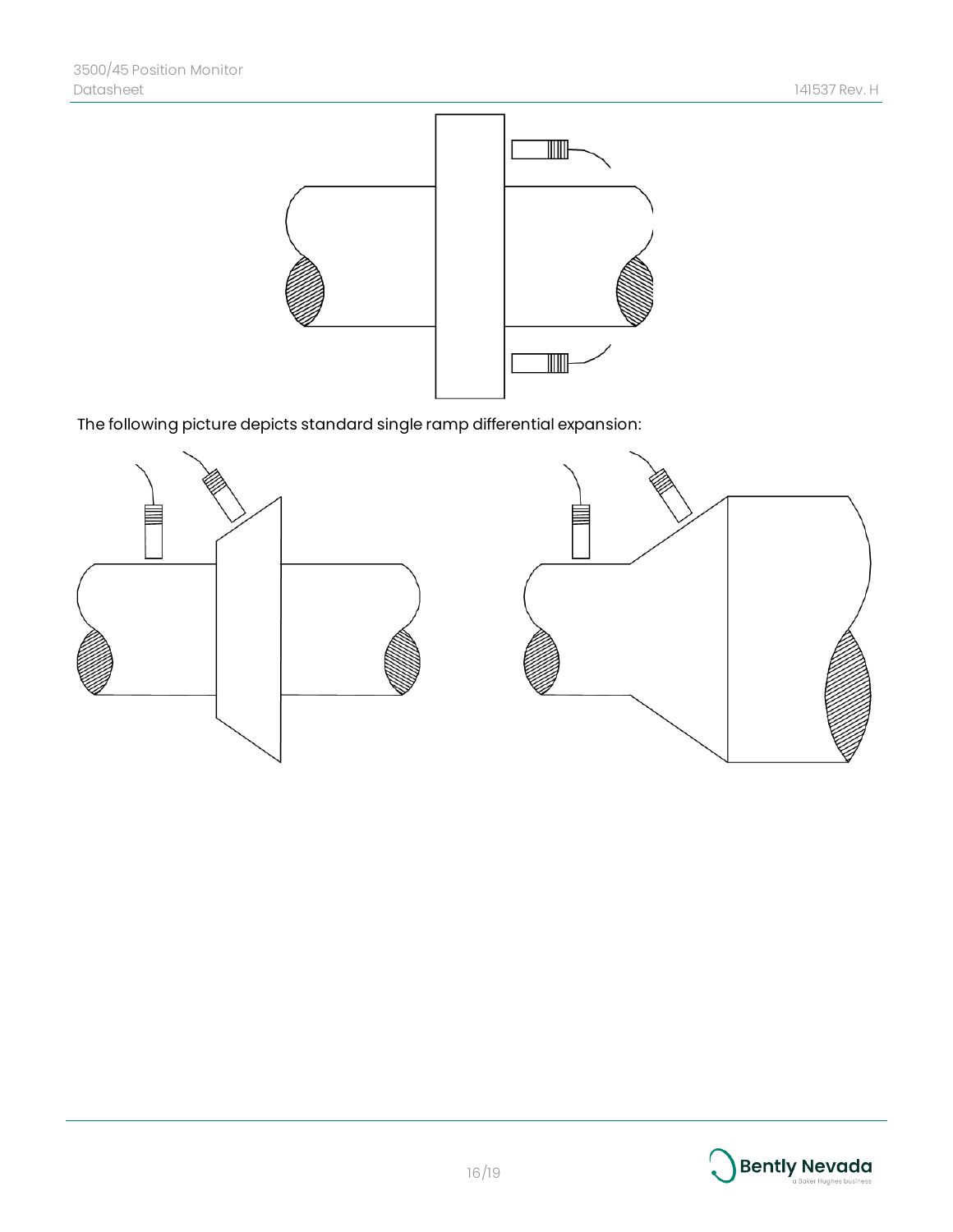The following picture depicts non-standard single ramp differential expansion:



The following picture depicts a dual ramp differential expansion:



The following image depicts a complementary input differential expansion (CIDE) which uses a combination of two probes to increase the measurement range to twice the range of a single proble:



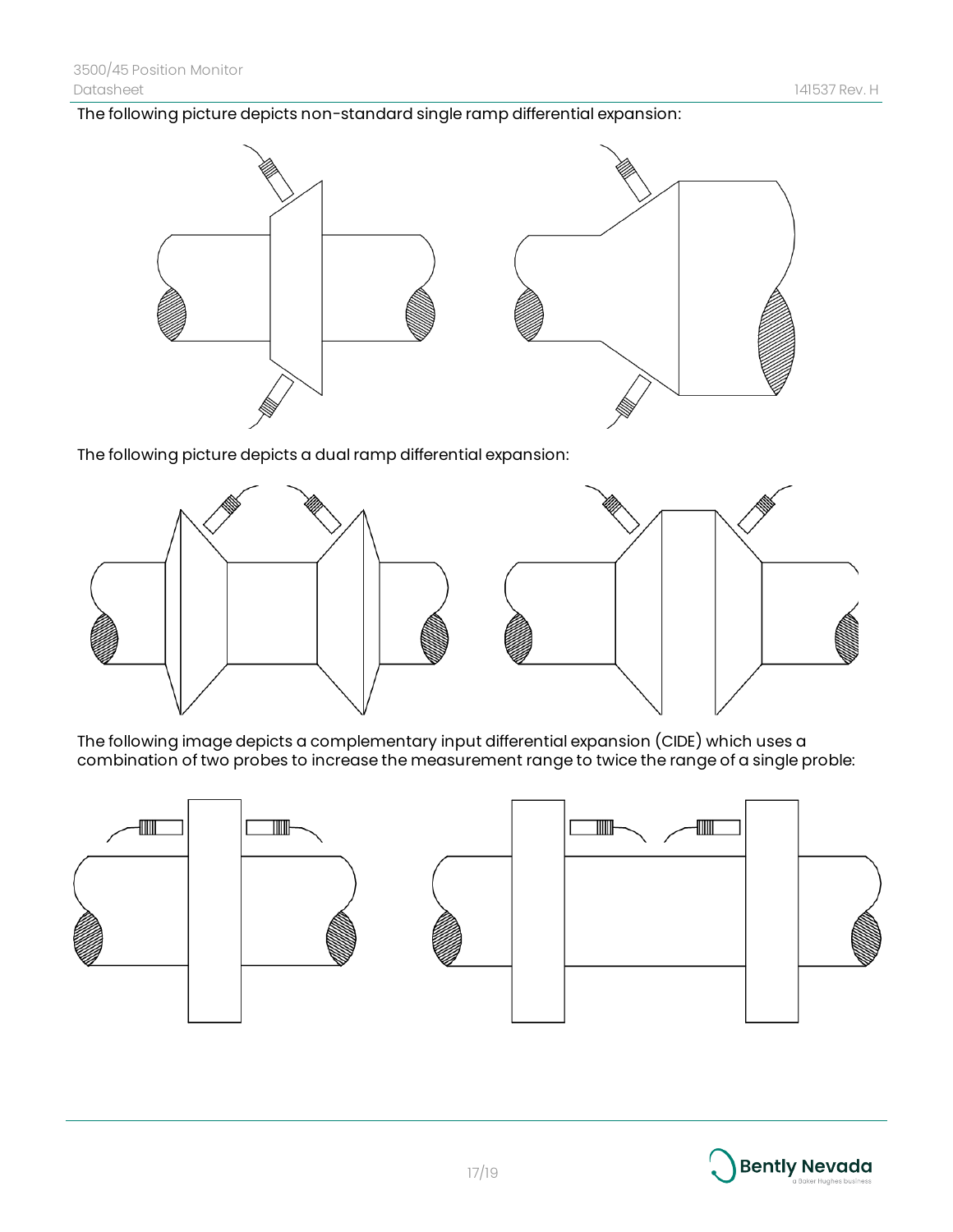### **Case Expansion**

The following picture depicts a single case expansion which is the measurement of the machine casing growth relative to its foundation:



The following picture depicts a dual case expansion: